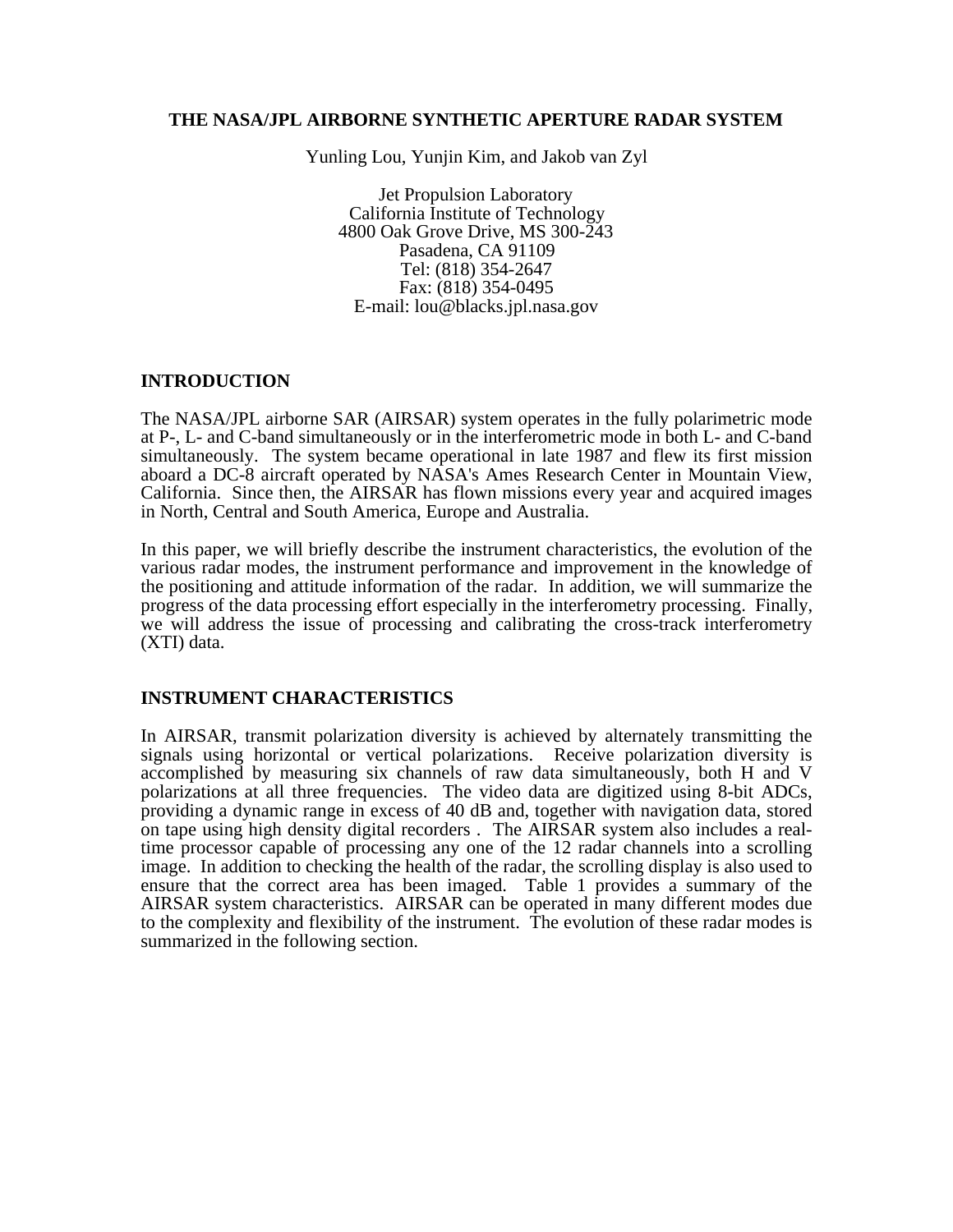|                                      | L-band<br>P-band                         |                  | C-band            |  |  |  |  |
|--------------------------------------|------------------------------------------|------------------|-------------------|--|--|--|--|
| $\overline{C}$ hirp Bandwidth (MHz)  | 20 (or 40)                               |                  |                   |  |  |  |  |
| Chirp Center Freq. (MHz)             | 438.75                                   | 1248.75          | 5298.75           |  |  |  |  |
|                                      | (427.5)                                  | (1237.5)         | (5287.5)          |  |  |  |  |
| Peak Transmit Power (dBm)            | 62<br>67                                 |                  | 60                |  |  |  |  |
| <b>Antenna Polarization</b>          | dual microstrip<br>H/V                   |                  |                   |  |  |  |  |
| Antenna Gain (dBi)                   | 14                                       | 18               | 24                |  |  |  |  |
| Azimuth Beamwidth (deg)              | 19.0                                     | 8.0              | 2.5               |  |  |  |  |
| Elevation Beamwidth (deg)            | 38.0                                     | 44.0             | $\overline{50.0}$ |  |  |  |  |
| Antenna Size (m)                     | $0.9 \times 1.8$                         | $0.5 \times 1.6$ | $0.2 \times 1.4$  |  |  |  |  |
| <b>ADC</b> Sampling Rate (MHz)       | 45 (90)                                  |                  |                   |  |  |  |  |
| $\overline{\text{Data Rate (MB/s)}}$ | 10                                       |                  |                   |  |  |  |  |
| $NE \overline{Sigma(dB)}$            | $-45$                                    | $-45$            | $-35$             |  |  |  |  |
| Nominal Altitude (m)                 | 8000                                     |                  |                   |  |  |  |  |
| Nominal Velocity (Knots)             | 450                                      |                  |                   |  |  |  |  |
| <b>PRF/Polarization Channel</b>      | 1 (programmable) x ground speed in Knots |                  |                   |  |  |  |  |
| Slant Range Resolution (m)           | 10(5)                                    |                  |                   |  |  |  |  |
| Azimuth Resolution (m)               |                                          |                  |                   |  |  |  |  |
| Ground Range Swath (km)              | 10 - 15                                  |                  |                   |  |  |  |  |

Table 1. Summary of AIRSAR system characteristics. The parameters in ( ) apply to 40 MHz chirp bandwidth configuration.

# **RADAR MODES**

When AIRSAR flew its first scientific mission in 1988, it was capable of imaging sites in P-, L-, and C-band simultaneously in polarimetric mode or L- and C-band along-track interferometric (ATI) mode. ATI mode was successfully used to image ocean currents and waves moving in the radar line-of-sight direction. Since then, more antennas and antenna switching networks have been installed to accommodate cross-track interferometric (XTI) and bistatic modes. XTI mode was successfully used to generate topographic maps of areas of interest whereas the bistatic mode was successfully used to collect data in conjunction with ERS-1 (CVV) and SIR-C (LVV and CVV). Figure 1 shows the relative location of all the antennas currently available on the DC-8 and their polarization. Table 2 summarizes the evolution of these radar modes.

As shown in Table 2 and Figure 1, the baseline of the C-band ATI mode was shortened significantly in 1991 by pairing up the newly added C-bt antenna with the C-SAR antenna in an effort to increase the sensitivity to shorter decorrelation time of ocean currents. Prior to 1995, the single frequency XTI mode (XTI1) was operated with one transmit antenna that provides the best possible SNR. The reason is that the transmit path via the C-tp antenna is 3 m shorter than that of the C-bt antenna, hence giving us better SNR. Since 1995, we have been experimenting with alternating the transmit antenna between the top and the bottom antennas. This effectively doubled the baseline and initial data analysis showed that the longer baseline produced DEMs (digital elevation models) with reduced RMS height error as expected. In addition, the newly added Lband XTI mode produced DEMs of slightly higher RMS height error due to shorter baseline length (scaled by wavelength) compared to those of C-band XTI mode, although much work remains to be done to calibrate the L-band XTI mode.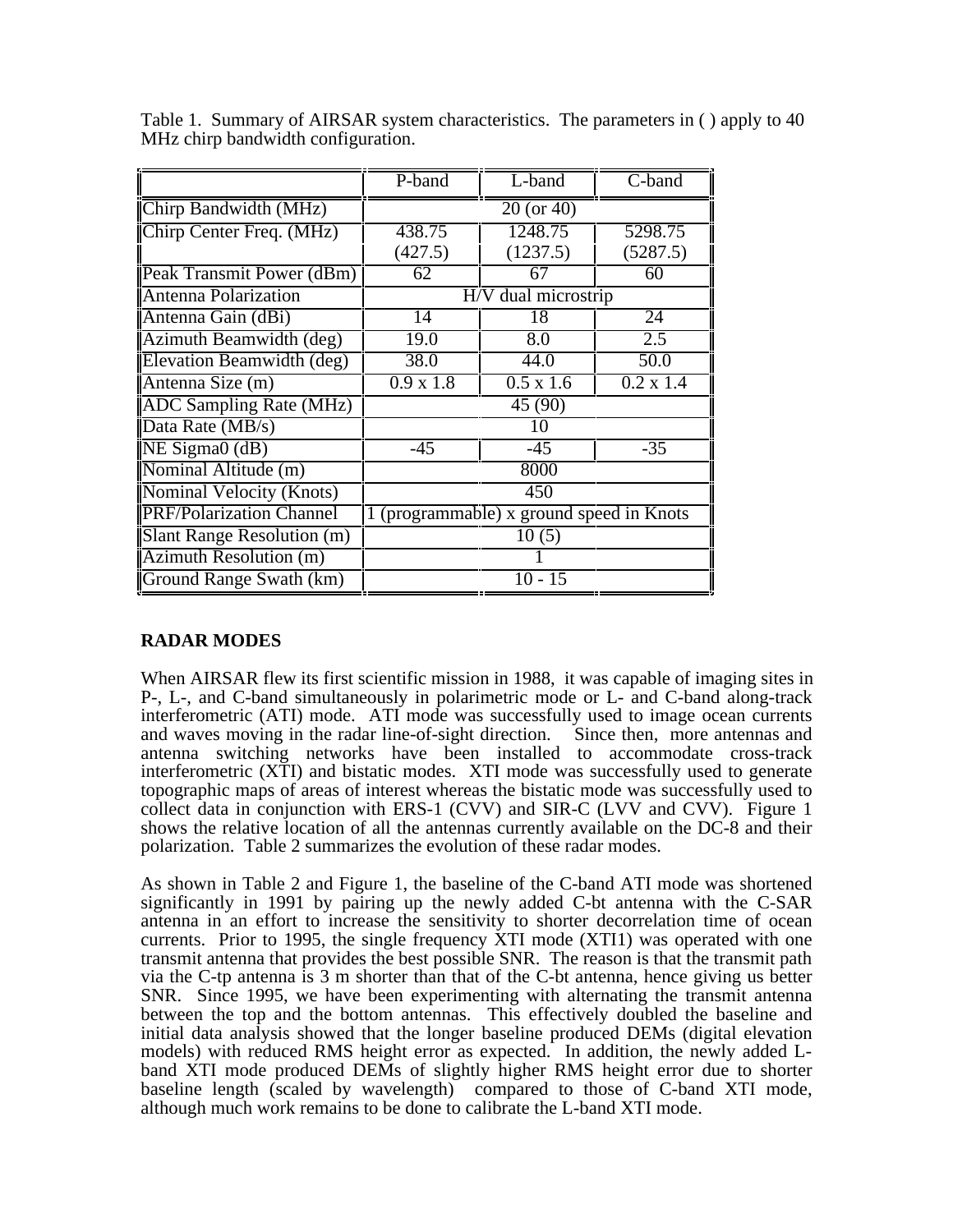To produce accurate DEMs, we need to know the baseline precisely. To do this, we have also upgraded the Inertial Navigation System (INS) and the Global Positioning System (GPS) receiver in order to have more accurate knowledge of the location and attitude of the antennas. The upgrades are described in the next section.



Figure 1. View of relative location of the antennas (not to scale).

Table 2. Summary of the available radar modes for AIRSAR. \* Since 1994, P-band is allowed to transmit in the U.S only when the radar is in 20 MHz chirp bandwidth mode. If special clearance is obtained prior to the flight, P-band is then allowed to transmit in 40 MHz chirp bandwidth mode also.

| Mode             | Date             | $P$ -band*        |                   | L-band              |                   | C-band          |                    |
|------------------|------------------|-------------------|-------------------|---------------------|-------------------|-----------------|--------------------|
|                  |                  | TX                | <b>RX</b>         | TX                  | <b>RX</b>         | TX              | RX                 |
| POLSAR (quad-    | 1988 - present   | $P-SAR$ ( $H/V$ ) |                   | $L-SAR$ $(H/V)$     |                   | $C-SAR$ $(H/V)$ |                    |
| <b>ATI</b>       | 1988 - 1990      | $P-SAR$ ( $H/V$ ) |                   | L-fwd and           |                   | C-fwd and       |                    |
|                  |                  |                   |                   | L-SAR               |                   | C-SAR           |                    |
| <b>ATI</b>       | $1991$ - present | $P-SAR$ ( $H/V$ ) |                   | L-fwd and           |                   | $C-bt(V)$ and   |                    |
|                  |                  |                   |                   | L-SAR               |                   | C-SAR           |                    |
| XTI1             | 1991             | $P-SAR$ (H/V)     |                   | $L-SAR$ $(H/V)$     |                   | $C-bt$          | $C-bt/$<br>$C$ -tp |
| XTI1             | 1992 - 1995      |                   | $P-SAR$ ( $H/V$ ) | $L-SAR$ ( $H/V$ )   |                   | $C$ -tp         | $C-bt/$<br>$C$ -tp |
| XTI1 - ping pong | 1995             |                   | $P-SAR$ ( $H/V$ ) | $L-SAR$ $(H/V)$     |                   | C-bt and C-tp   |                    |
| XTI <sub>2</sub> | 1995             |                   | $P-SAR$ ( $H/V$ ) | $L$ -tp             | $L$ -tp /<br>L-bt | $C$ -tp         | $C-bt/$<br>$C$ -tp |
| XTI2 - ping pong | 1995             |                   | $P-SAR$ ( $H/V$ ) | $L$ -tp and $L$ -bt |                   | C-bt and C-tp   |                    |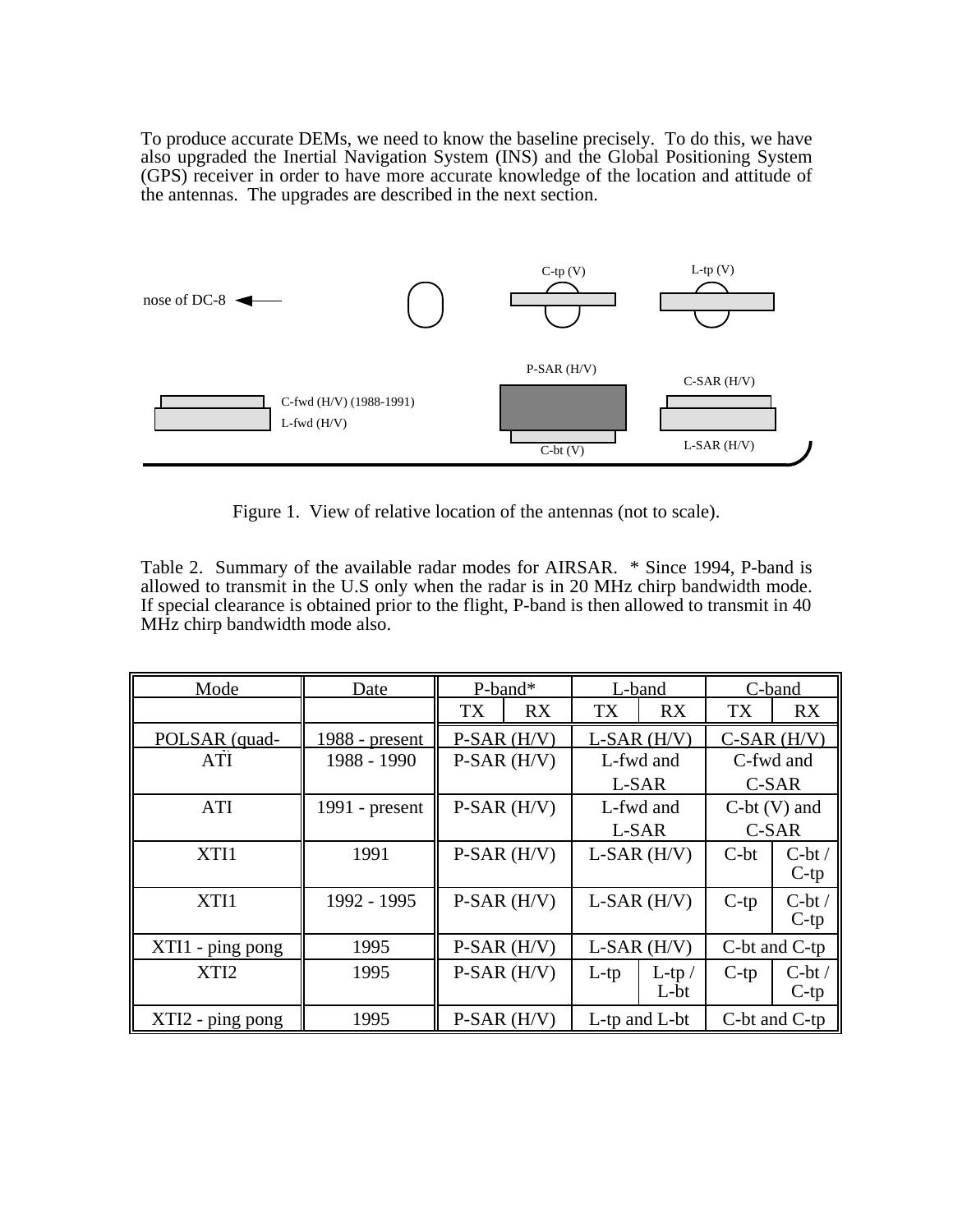## **NAVIGATION SYSTEM**

The original navigation system of AIRSAR consisted of a Honeywell INS with a ring laser gyro that determined the attitude of the aircraft and a Motorola Eagle 4-channel GPS receiver that provided the positioning information (latitude and longitude) of the aircraft. As technology advanced and our need for more accurate positioning and attitude information became more stringent, we purchased a new Motorola Six-Gun GPS receiver and a new Honeywell Integrated GPS and INS (IGI) in 1994. The Six-Gun GPS receiver has six channels and a much more stable clock compared to the old unit and provides positioning accuracy of 100 m using CA code. This receiver was integrated in the radar in 1994. The Honeywell IGI has a smaller and more sensitive ring laser gyro integrated with a GPS receiver capable of receiving the more accurate but restricted Precise Positioning Service (PPS) data. The specifications on this unit are:  $0.02^{\circ}$  heading accuracy,  $0.01^{\circ}$  roll and pitch accuracy,  $0.03$  m/s velocity accuracy per axis, and 16 m positioning accuracy with PPS. The IGI was installed on the DC-8 in 1994 but the data were recorded off-line and were not available in the radar header until the 1995 flight season.

In addition, we have also experimented with differential GPS by using a Turbo Rogue GPS receiver on the aircraft in conjunction with another Turbo Rogue receiver on the ground. This experiment is usually supported by the GPS experts from another section at JPL and requires special post-processing to obtain positioning accuracy of better than 1 m.

### **DATA PROCESSING**

A variety of processors and processing techniques are utilized to process AIRSAR data to imagery. A real-time correlator is part of the AIRSAR radar flight equipment (the Aircraft Flight Correlator) and is used to produce low resolution (approx. 25 meter) two look survey imagery. The same on-board equipment is used to generate a slightly higher resolution (15 meter), 16 look image of a smaller area (12 km x 7 km) within 10 minutes of acquisition using the quick-look processor. These on-board processors are useful for assessing the general health of the radar and the success of data taking in real-time.

Final processing of selected portions of the data to high quality, fully calibrated image products happens in the weeks and months following a flight campaign. Currently, users may request images from two different operational processors, the synoptic processor and the frame processor. In the synoptic processor, the user specifies three data channels to be processed. About five minutes of raw data from each of the three selected channels are processed to 16 looks and amplitude-only image strips, covering about 40 km along track. In 40 MHz mode, the image strips would be 8 looks and 20 km long. These image strips cover about 9 km in the slant range direction for the 20 MHz mode and 4.5 km for the 40 MHz mode.

In terms of frame processing, we currently support two processor versions: the AIRSAR processor (version 3.5x) and the new integrated processor (version 5.x), which is still under development (especially in XTI calibration). 1995 has been a transition year for the AIRSAR ground processing facility. The new integrated processor was developed mainly to process XTI data routinely since XTI mode has become increasingly popular. In order to do so, we needed a new processor that tracks and compensates for the motion of the aircraft since uncorrected motion translates into baseline error between the two antennas, which results in height error in the DEM. In addition to motion compensation,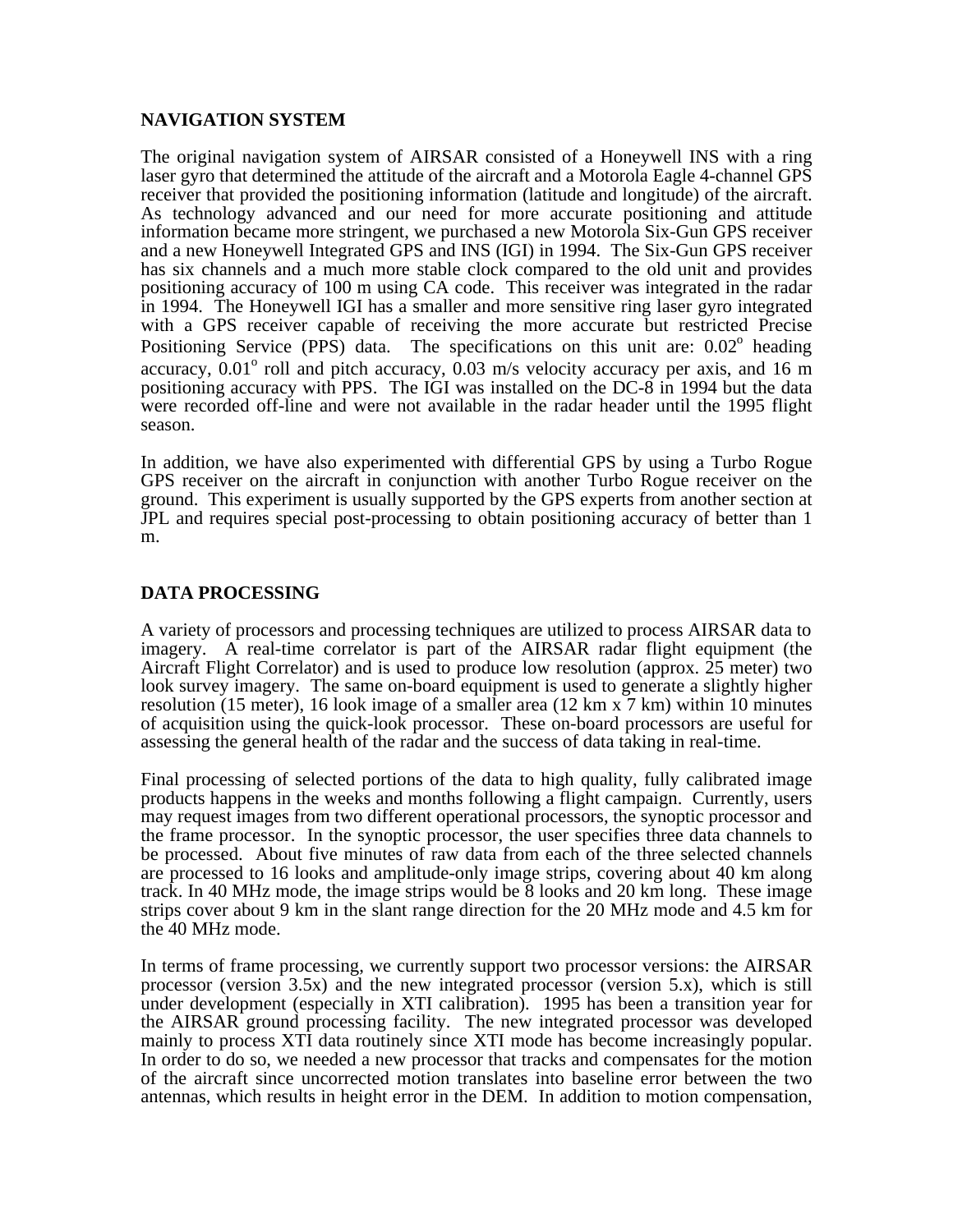the new integrated processor is also capable of generating images with full range swath as opposed to half range swath with the version 3.5 processor. The XTI processor still needs an accurate algorithm to determine absolute phase. In addition, better calibration is required to remove systematic height errors in DEM.

As with the previous version, the integrated processor processes one minute of raw data of all available data channels into absolutely calibrated images in compressed Stokes matrix format that contains all the polarization information. If C-band cross-track interferometer data are available for the data take, the integrated processor will generate a digital elevation model and a local incidence angle map. By using the local incidence angle map, all output images will be geometrically and radiometrically corrected taking the topography into account and resampled to ground range with a 10 m by 10 m pixel spacing. The output images cover about  $10-12$  km in the range direction by about  $10 \text{ km}$ in the along-track direction for the 40 MHz mode, and about 20 km in the range direction by about 10 km in the along-track direction for the 20 MHz mode. Although the radar data rate allows us to image about 20 km in range swath for the 20 MHz mode, the increasing phase noise due to decreasing SNR as a function of incidence angle reduces the correlation between the two antenna channels. As a result, the RMS height error can be quite large in far swath due to poor SNR.

## **DATA CALIBRATION**

The calibration of polarimetric data is well understood. Briefly, with the calibration tone in the receive chain and corner reflector verification, we are able to consistently produce polarimetric images with better than 3 dB absolute accuracy, better than 1.5 dB relative accuracy amongst the 3 radar frequencies, and better than 0.5 dB between the polarization channels. The relative phase calibration between the HH and VV channels is better than  $10^{\circ}$ .

The calibration of XTI data is much more challenging because various parameters, such as baseline vector, are involved in the XTI data processing. The absolute phase must be known in order to derive height information from the interferometric data without 2 ambiguity. The differential phase (between two channels) of the radar can be a function of system temperature. Therefore, we need to determine both absolute and differential phase for each data take. In addition, accurate knowledge of the baseline between the two antennas to a few milli-meters is necessary to generate accurate DEMs. We have successfully used the corner reflector array at Rosamond Dry Lake to determine the baseline for C-band antennas and are currently working on the L-band antennas that we started operating in 1995.

#### **SUMMARY**

In this paper, we described the AIRSAR instrument characteristics, the evolution of the various radar modes, and improvement in the navigation system. In addition, we summarized the progress of the data processing effort and briefly addressed some of the challenges in calibrating the XTI data. We hope to resolve the phase calibration issues with the 1995 dual frequency XTI data in the near future so that we could provide users with DEMs at L- and C-band routinely.